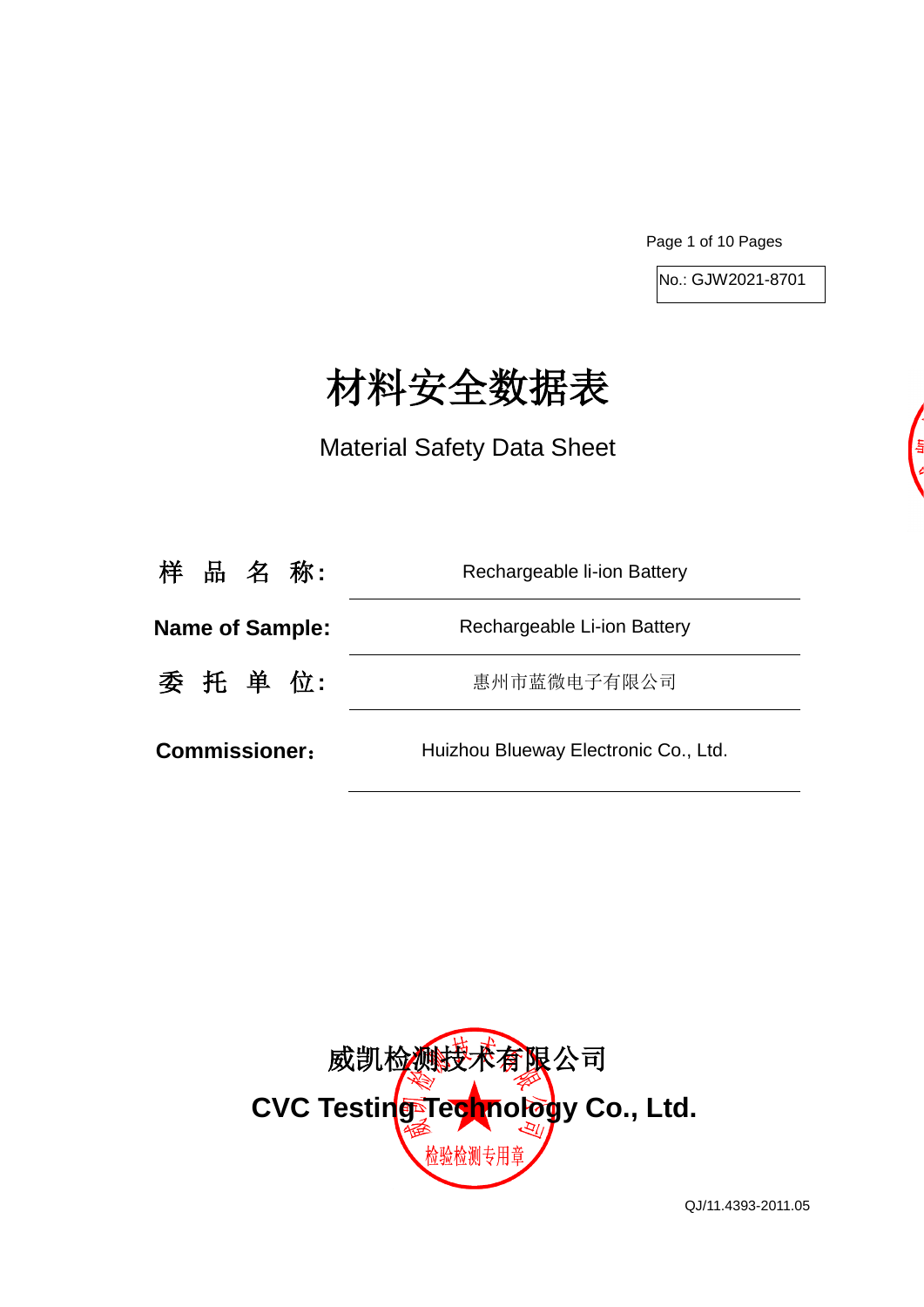## 材料安全数据表

## Material Safety Data Sheet

| 1. 化学品及企业标识                                        |                                                                                               |  |  |  |
|----------------------------------------------------|-----------------------------------------------------------------------------------------------|--|--|--|
| <b>Chemical product and company identification</b> |                                                                                               |  |  |  |
| 样品名称                                               | Rechargeable li-ion Battery                                                                   |  |  |  |
| Name of Sample                                     | Rechargeable Li-ion Battery                                                                   |  |  |  |
| 样品型号                                               | <b>RVBAT85002</b>                                                                             |  |  |  |
| Type/Mode                                          | 14.4V 3000mAh 43.2Wh                                                                          |  |  |  |
| 委托单位                                               | 惠州市蓝微电子有限公司                                                                                   |  |  |  |
| Commissioned by                                    | Huizhou Blueway Electronic Co., Ltd.                                                          |  |  |  |
| 委托单位地址                                             | 广东省惠州市仲恺高新区和畅五路西 101号                                                                         |  |  |  |
| Commissioner                                       | 101, West Hechang 5th Road, Zhongkai High-Tech Development Zone,                              |  |  |  |
| address                                            | Huizhou, Guangdong.China                                                                      |  |  |  |
| 制造商                                                | 惠州市蓝微电子有限公司                                                                                   |  |  |  |
| Manufacturer                                       | Huizhou Blueway Electronic Co., Ltd.                                                          |  |  |  |
| 制造商地址                                              | 广东省惠州市仲恺高新区和畅五路西 101号                                                                         |  |  |  |
| Manufacturer                                       | 101, West Hechang 5th Road, Zhongkai High-Tech Development Zone,                              |  |  |  |
| address                                            | Huizhou, Guangdong.China                                                                      |  |  |  |
| 鉴定依据                                               | 联合国《关于危险品货物运输的建议书》                                                                            |  |  |  |
| Inspection according                               | UN "Recommendations on the TRANSPORT OF DANGEROUS GOODS"                                      |  |  |  |
| to                                                 |                                                                                               |  |  |  |
| 应急电话                                               |                                                                                               |  |  |  |
| Emergency telephone                                | +86-0755-29866393                                                                             |  |  |  |
| call                                               |                                                                                               |  |  |  |
|                                                    | $2021 - 12 - 29$<br>接样日期:<br>2021-12-27<br>Date of issue<br>Receiving date:<br>Seal of CVC De |  |  |  |
|                                                    | 检验检测专用章                                                                                       |  |  |  |

Approved by: Huang Kun Reviewed by: Zhang Siyao Tested by: Liu Zhen

風別名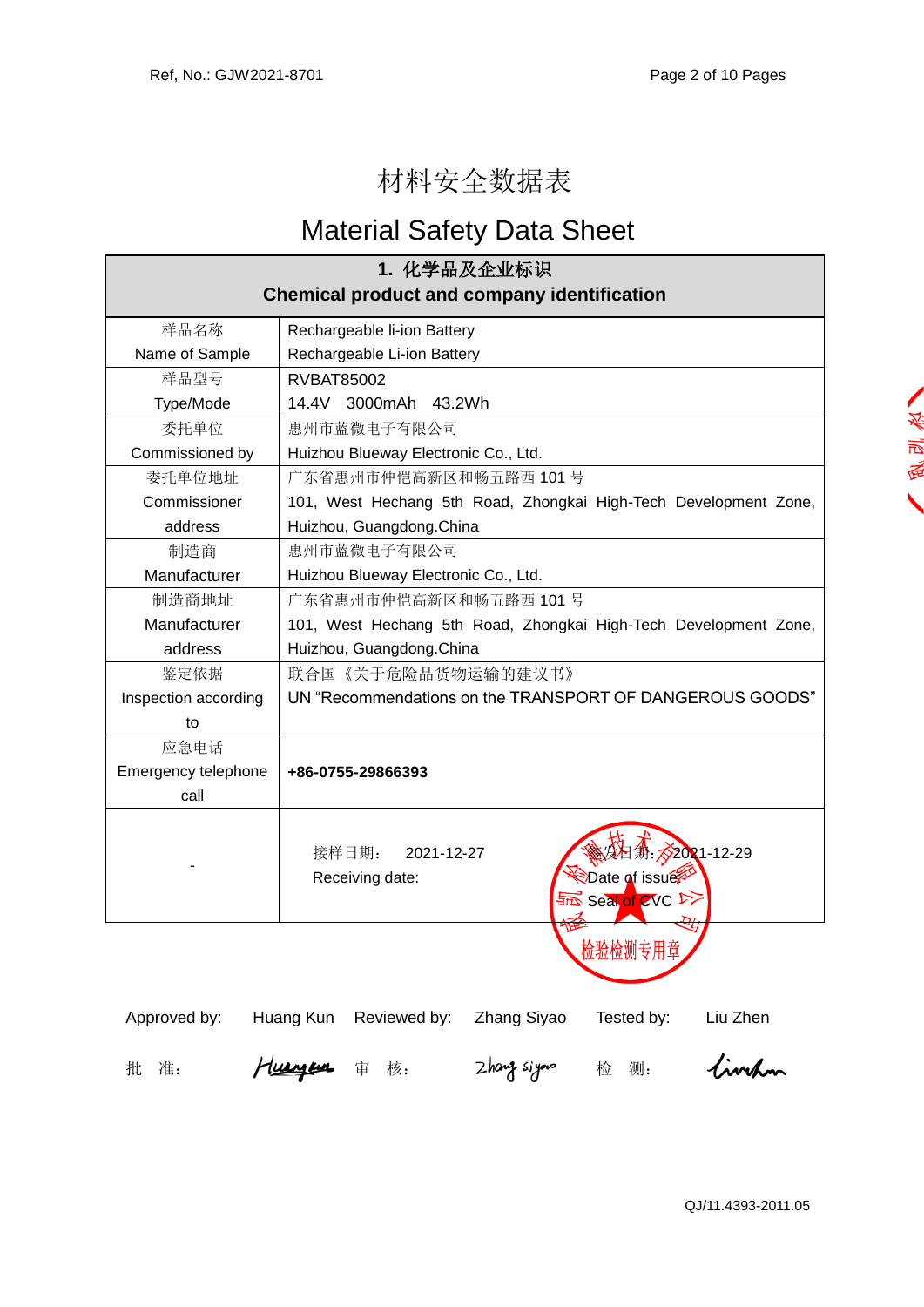| 2. 成分/组成信息<br><b>Composition information</b> |                         |                         |                |  |  |  |
|----------------------------------------------|-------------------------|-------------------------|----------------|--|--|--|
| 化学名称                                         | 化学式                     | CAS 号                   | 重量含量           |  |  |  |
| <b>Common Chemical Name</b>                  | <b>Chemical Formula</b> | CAS No.                 | Wt%            |  |  |  |
| Lithium nickel cobalt                        | LiNixCoyMn1-x-yO2       | 346417-97-8             | 50             |  |  |  |
| manganese oxide                              |                         |                         |                |  |  |  |
| Graphite                                     | CH <sub>4</sub>         | 7782-42-5               | 23             |  |  |  |
| Poly Vinylidene Fluoride                     | $C_2H_2F_2$             | 24937-79-9              | 1              |  |  |  |
| Eletrolyte                                   |                         | N/A                     | 12             |  |  |  |
| Lithium hexafluorophosphate                  | LiP $F_6$               | 21324-40-3              | $\overline{2}$ |  |  |  |
| Copper Foil                                  | Cu                      | 7440-50-8               | 9              |  |  |  |
|                                              |                         |                         |                |  |  |  |
| 铅                                            | Pb                      | <b>Not</b><br>7439-92-1 |                |  |  |  |
| Lead                                         |                         |                         | Detected       |  |  |  |
| 镉                                            |                         | 7440-43-9               | <b>Not</b>     |  |  |  |
| Cadmium                                      | Cd                      |                         | Detected       |  |  |  |
| 汞                                            |                         |                         | <b>Not</b>     |  |  |  |
| Mercury                                      | Hg                      | 7439-97-6               | Detected       |  |  |  |

| 3. 危险性概述<br><b>Hazards identification</b> |                                                                  |  |  |  |
|-------------------------------------------|------------------------------------------------------------------|--|--|--|
| 爆炸危险性                                     | 该物品不属于爆炸危险品                                                      |  |  |  |
| Explosive risk                            | This article does not belong to the explosion dangerous goods    |  |  |  |
| 易燃危险性                                     | 该物品不属于易燃危险品                                                      |  |  |  |
| Flammable risk                            | This article does not belong to the flammable material           |  |  |  |
| 氧化危险性                                     | 该物品不属于氧化危险品                                                      |  |  |  |
| Oxidation risk                            | This article does not belong to the oxidation of dangerous goods |  |  |  |
| 毒害危险性                                     | 该物品不属于毒害危险品                                                      |  |  |  |
| Toxic risk                                | This article does not belong to the toxic dangerous goods        |  |  |  |
| 放射危险性                                     | 该物品不属于放射危险品                                                      |  |  |  |
| Radioactive risk                          | This article does not belong to the radiation of dangerous goods |  |  |  |
| 腐蚀危险性                                     | 该物品不属于腐蚀危险品                                                      |  |  |  |
| Mordant risk                              | This article does not belong to the corrosion of dangerous goods |  |  |  |
| 其他危险性<br>other risk                       | 该电池瓦时率为 43.2Wh, 属于锂离子电池。                                         |  |  |  |
|                                           | The watt-hour rate of the battery is 43.2Wh, which belong to the |  |  |  |
|                                           | Lithium-ion batteries.                                           |  |  |  |

## **4.** 急救措施 **First aid measures**

电池外壳破裂,内容物接触人体会产生危害,一旦发生接触,应采取以下应急措施: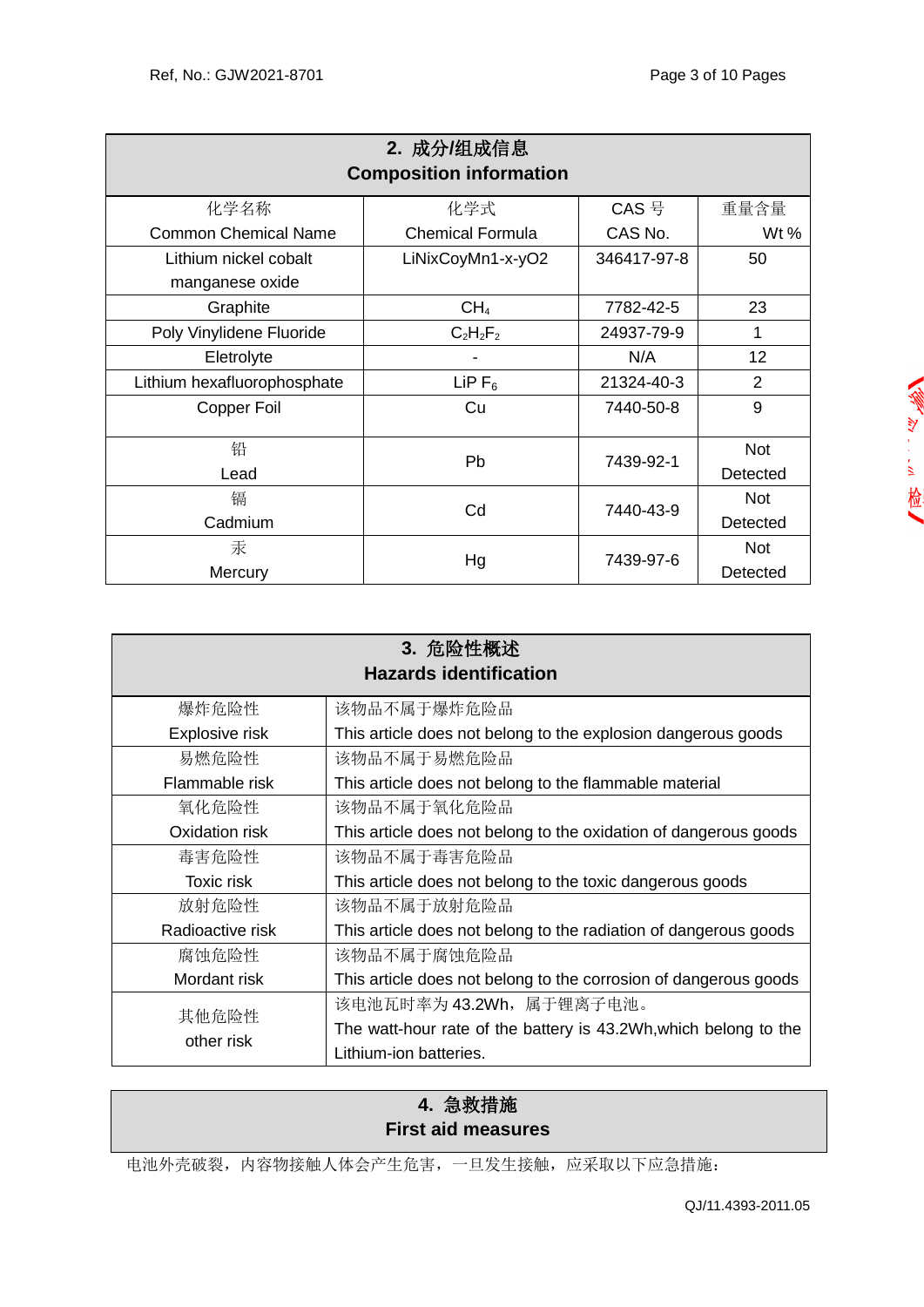Once battery shell rupture, content contact with the human body will produce harm, once contact, should take the following emergency measures:

眼睛: 万一接触, 立即用大量的清水冲洗至少 15 分钟, 翻起上下眼睑, 直到化学的残留物消失 为止,迅速就医。

**Eye:** Flush eyes with plenty of water for at least 15 minutes, occasionally lifting the upper and lower eyelids. Get medical aid.

皮肤:万一接触,用大量水冲洗至少15分钟,同时除去污染的衣物和鞋子,迅速就医。

**Skin:** Remove contaminated clothes and rinse skin with plenty of water or shower for 15 minutes. Get medical aid.

吸入:立即从暴露处移至空气清新处,如果呼吸困难给予输氧,立即就医。

**Inhalation:** Remove from exposure and move to fresh air immediately. Use oxygen if available.

食入:饮用两杯牛奶或水。如果当事人仍然清晰可以采取催吐的方法,并且立即就医。

**Ingestion:** Give at least 2 glasses of milk or water. Induce vomiting unless patient is unconscious. Call a physician

## **5.** 消防措施 **Fire-fighting measures**

燃点:不适用 **Flash Point:** N/A. 自燃温度:不适用 **Auto-Ignition Temperature:** N/A. 灭火介质: 大量水(降温), 二氧化碳 **Extinguishing Media: Water, CO<sub>2</sub>.** 特殊灭火程序: 自给式呼吸器 **Special Fire-Fighting Procedures**  Self-contained breathing apparatus. 异常火灾或爆炸: 当电芯暴露于过热的环境中时, 安全阀可能会打开。 **Unusual Fire and Explosion Hazards**  Cell may vent when subjected to excessive heat-exposing battery contents. 燃烧产生的危险物品:一氧化碳,二氧化碳,锂氧化物烟气 **Hazardous Combustion Products**  Carbon monoxide, carbon dioxide, lithium oxide fumes.

## **6.** 泄露应急处理 **Accidental release measures**

#### 为防止电池材料泄露或释放采取的措施

如果电池内部材料泄露,操作人员应立刻撤离事故区直到烟气消散。将通风设备打开吹散危险性 气体。用抹布擦净试验区,清除溢出的液体,将泄露电池放进塑料袋中,然后放进钢制容器。避 免皮肤和眼睛接触或吸入有害气体。

#### **Steps to be taken in case Material is Released or Spilled**

QJ/11.4393-2011.05 If the battery material is released, remove operators from area until fumes dissipate. Provide maximum ventilation to clear out hazardous gases. Wipe it up with a cloth, and dispose of it in a plastic bag and put into a steel can. The preferred response is to leave the area and allow the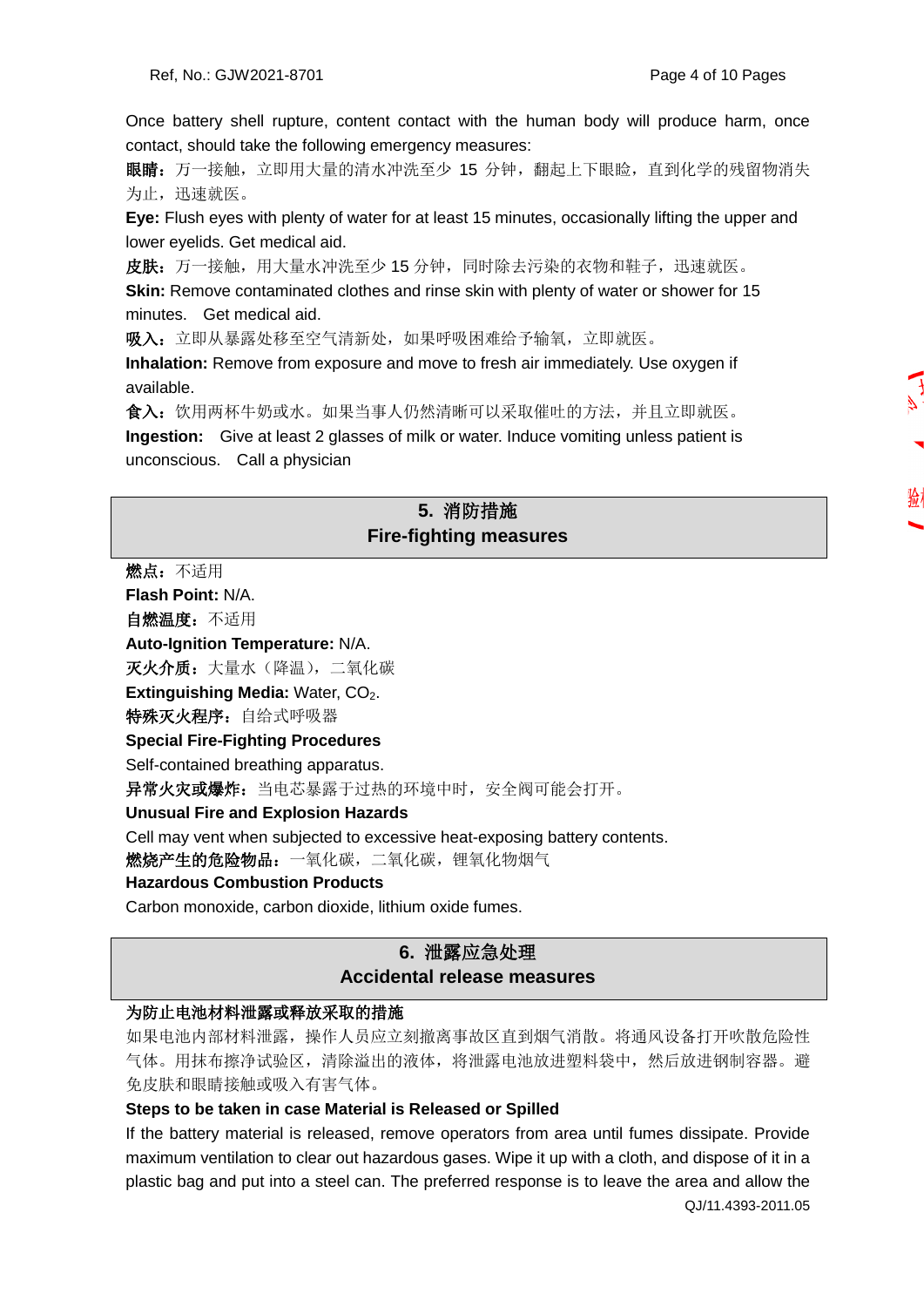battery to cool and vapors to dissipate. Provide maximum ventilation. Avoid skin and eye contact or inhalation of vapors. Remove spilled liquid with absorbent and incinerate.

#### 废弃物处置方法

建议将电池完全放电,锂金属电池消耗完电池内部的金属锂,并且交付给专业机构处理。

#### **Waste Disposal Method**

It is recommended to discharge the battery to the end. Use up the metal lithium inside the lithium metal battery, and delivered to professional institutions for further treatment.

## **7.** 操作处置和储存 **Handling and storage**

禁止打开、毁坏或焚烧电池,因为电池有可能在这些处理过程中发生爆炸、破裂或泄露等事故。 禁止将电池短路、过充、强制放电或扔入火中。禁止挤压刺穿电池或将电池浸入溶液中。

The battery should not be opened, destroyed or incinerate, since they may leak or rupture and release to the environment the ingredients that they contain in the hermetically sealed container. Do not short circuit terminals, or over charge the battery, forced over-discharge, throw to fire. Do not crush or puncture the battery, or immerse in liquids.

#### 操作处置和储存中的防范措施

禁止物理或电滥用,禁止高温储存,最好将电池储存在阴凉、干燥、通风及温度变化较小的环境 中。禁止将电池接触加热设备或将电池直接暴露于阳光中。

#### **Precautions to be taken in handling and storing**

Avoid mechanical or electrical abuse. Storage preferably in cool, dry and ventilated area, which is subject to little temperature change. Storage at high temperatures should be avoided. Do not place the battery near heating equipment, nor expose to direct sunlight for long periods.

#### 其他要注意的防范措施

拆解、挤压、直接放入火中或高温条件下,电池可能发生爆炸和燃烧。禁止短接或将电池正负极 错误的安装在设备中。

#### **Other Precautions**

The battery may explode or cause burns, if disassembled, crushed or exposed to fire or high temperatures. Do not short or install with incorrect polarity.

## **8.** 接触控制**/**个人防护 **Exposure controls/personal protection**

#### 呼吸防护:

当电池排气阀打开时,应尽量使通风设备开至最大,避免将打开排气阀的电芯局限在某一狭窄空 间内。正常操作条件下,呼吸保护是不必要的。

#### **Respiratory Protection**

In case of battery venting, provide as much ventilation as possible. Avoid confined areas with venting cell cores. Respiratory Protection is not necessary under conditions of normal use.

#### 通风条件

正常使用条件下不必考虑。

#### **Ventilation**

Not necessary under conditions of normal use.

#### 防护手套

支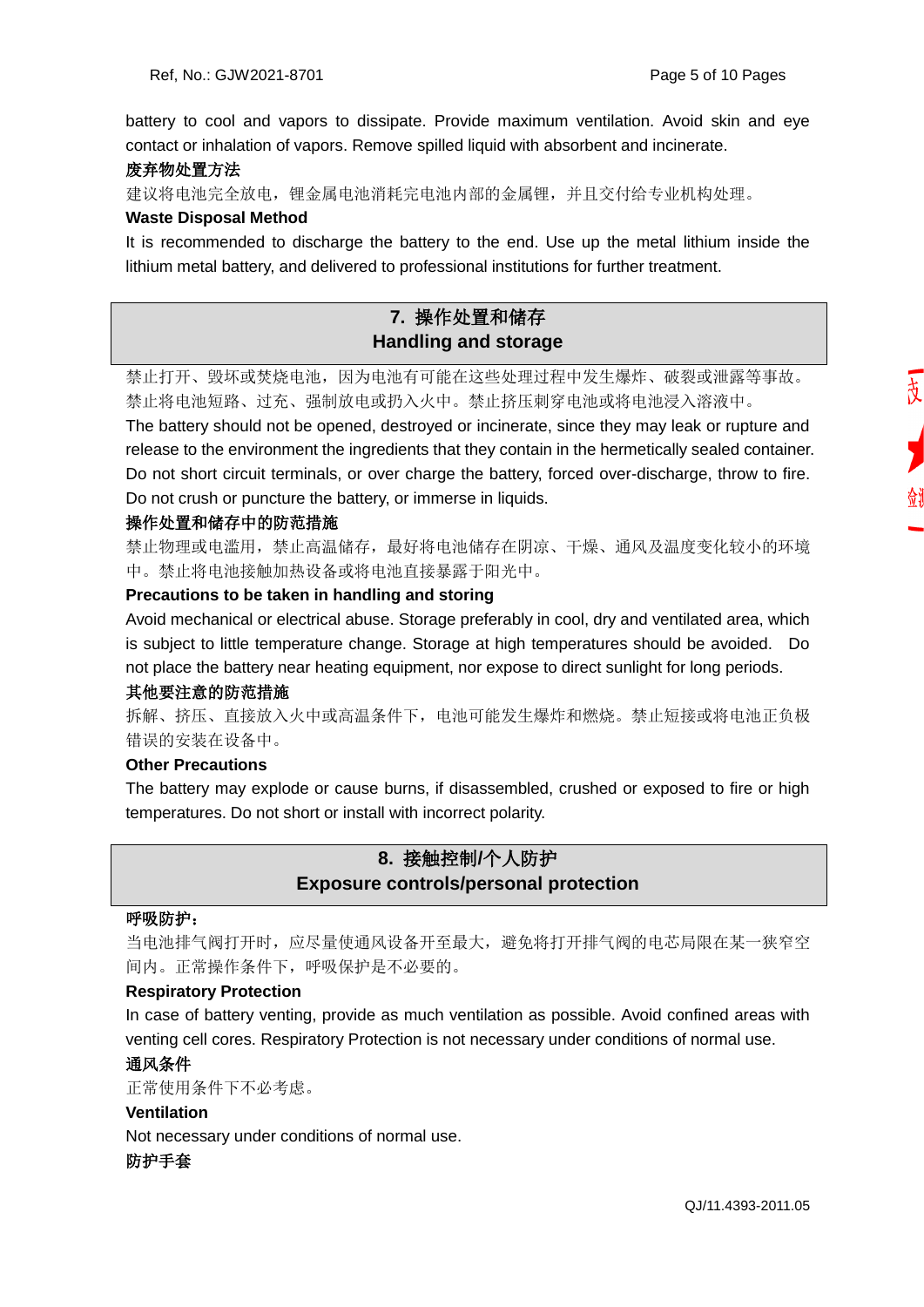#### 正常使用条件下不必考虑。

#### **Protective Gloves**

Not necessary under conditions of normal use.

#### 其他防护服装或设备

正常使用条件下不必考虑。

#### **Other Protective Clothing or Equipment**

Not necessary under conditions of normal use.

#### 电池开阀试验时应做好个人防护

呼吸防护,防护手套,防护服装和有护边的安全玻璃罩都是要准备的。

#### **Personal Protection is recommended for venting battery**

Respiratory Protection, Protective Gloves, Protective Clothing and safety glass with side shields.

## **9.** 物理和化学特性 **Physical and chemical properties**

外形: 不规则形状

**Appearance:** Irregular

认证编号: RZUN2020-1963

**Ref, No.:** RZUN2020-1963

气味: 泄漏时,有醚的气味。

**Odour:** If leaking, smells of medical ether.

酸碱度: 不适用

**pH:** Not applicable as supplied.

闪点:针对单个组分暴露情况,其他不适用。

**Flash Point:** Not applicable unless individual components exposed.

易燃度:针对单个组分暴露情况,其他不适用。

**Flammability:** Not applicable unless individual components exposed.

相对密度: 针对单个组分暴露情况, 其他不适用。

**Relative density:** Not applicable unless individual components exposed.

溶解性 (水溶性): 针对单个组分暴露情况,其他不适用。

**Solubility (water):** Not applicable unless individual components exposed.

溶解性(其他): 针对单个组分暴露情况, 其他不适用。

**Solubility (other):** Not applicable unless individual components exposed.

## **10.** 稳定性和反应活性 **Stability and reactivity**

稳定性:产品在第 7 节所述的条件下稳定。

**Stability:** Product is stable under conditions described in Section 7.

应避免的条件: 加热 70℃ 以上或焚烧、变形、毁坏、粉碎、拆卸、过充电、短路, 长时间暴露 在潮湿的条件下。

**Conditions to Avoid :** Heat above 70°C or incinerate. Deform. Mutilate. Crush. Disassemble. Overcharge. Short circuit. Expose over a long period to humid conditions.

应避免的材料:氧化剂,碱,水。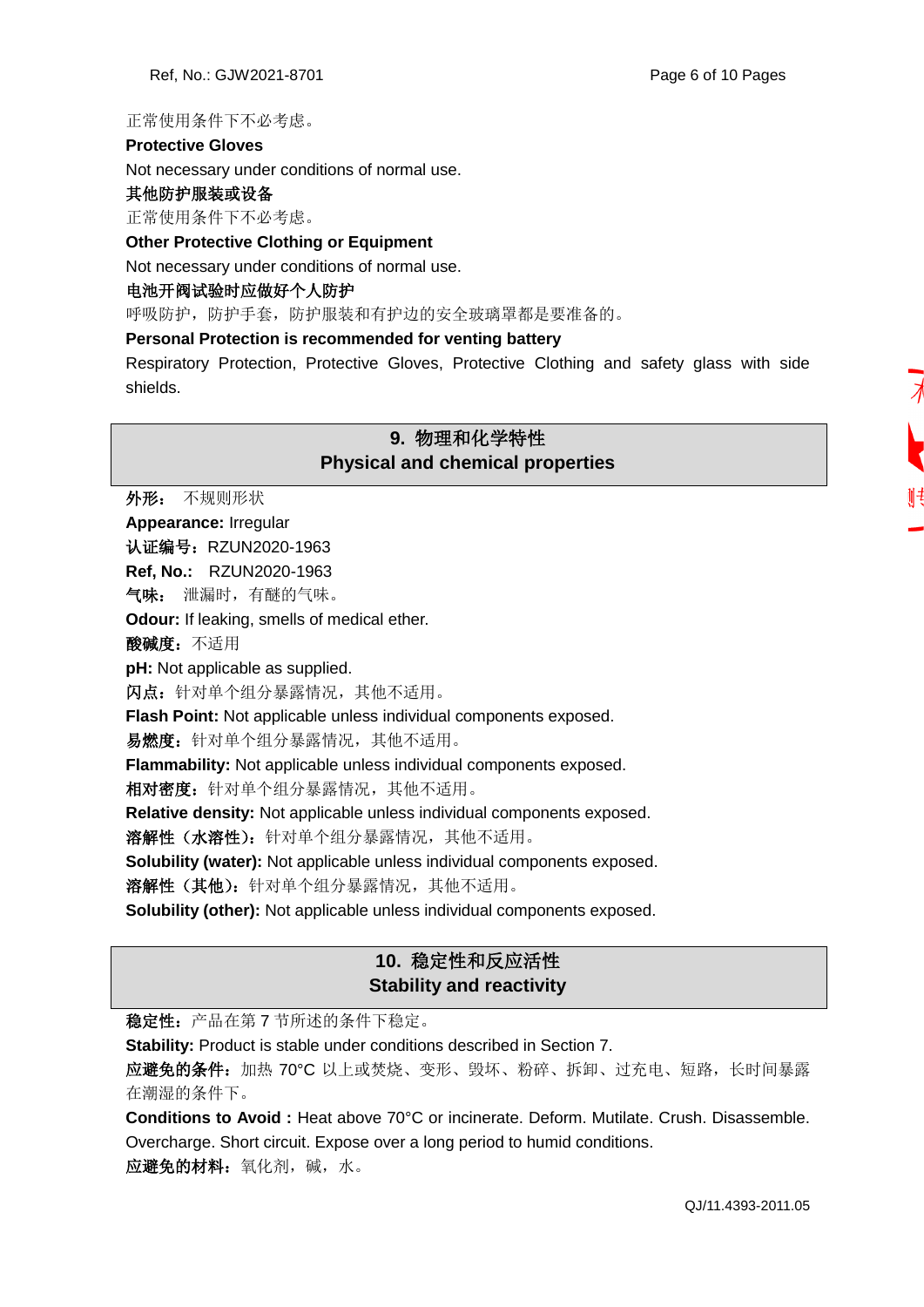**Materials to avoid:** Oxidising agents, alkalis, water.

危险分解物:有毒烟雾,并可能形成过氧化物。

**Hazardous Decomposition Products :** Toxic Fumes, and may form peroxides.

聚合危害:不适用

#### **Hazardous Polymerization :** N/A.

如果发生泄露,避免与强氧化剂,无机酸,强碱,卤代烃接触。

If leaked, forbidden to contact with strong oxidizers, mineral acids, strong alkalies, halogenated hydrocarbons.

## **11.** 毒理学资料 **Toxicological information**

标志及症状: 无, 除非电池破裂。

**Signs & symptoms:** None, unless battery ruptures.

内部物质暴露的情况下,蒸汽烟雾可能对眼睛和皮肤的刺激性。

In the event of exposure to internal contents, vapour fumes may be very irritating to the eyes and skin.

吸入: 对肺有刺激性。

**Inhalation:** Lung irritant.

皮肤接触:对皮肤刺激性。

**Skin contact:** Skin irritant.

眼睛接触: 对眼睛有刺激性。

**Eye contact:** Eye irritant

食入: 吞下中毒。

**Ingestion:** Poisoning if swallowed.

下列情况下会危险人员身体健康:如果与电池内部材料直接接触,皮肤可能会出现干燥、灼烧等 轻微或严重的刺激,并且损坏靶器官的神经,肝脏和肾脏。

Medical conditions generally aggravated by exposure: In the event of exposure to internal contents, moderate to server irritation, burning and dryness of the skin may occur, Target organs nerves, liver and kidneys.

## **12.** 生态学资料 **Ecological information**

对哺乳动物的影响:目前未知。 **Mammalian effects:** None known at present. 生态毒性:目前未知。 **Eco-toxicity:** None known at present. 生物体内积累:慢慢地生物降解。 **Bioaccumulation potential:** Slowly Bio-degradable. 环境危害:目前没有已知的环境危害。 **Environmental fate:** None known environmental hazards at present.

## **13.** 废弃处置 **Disposal consideration**

禁止焚烧,或使电池温度超过 70°C,这种滥用可导致泄漏和/或电池爆炸。应按照相应的地方性 法规处理。

Do not incinerate, or subject cells to temperature in excess of 70°C, Such abuse can result in loss of seal leakage, and/or cell explosion. Dispose of in accordance with appropriate local regulations.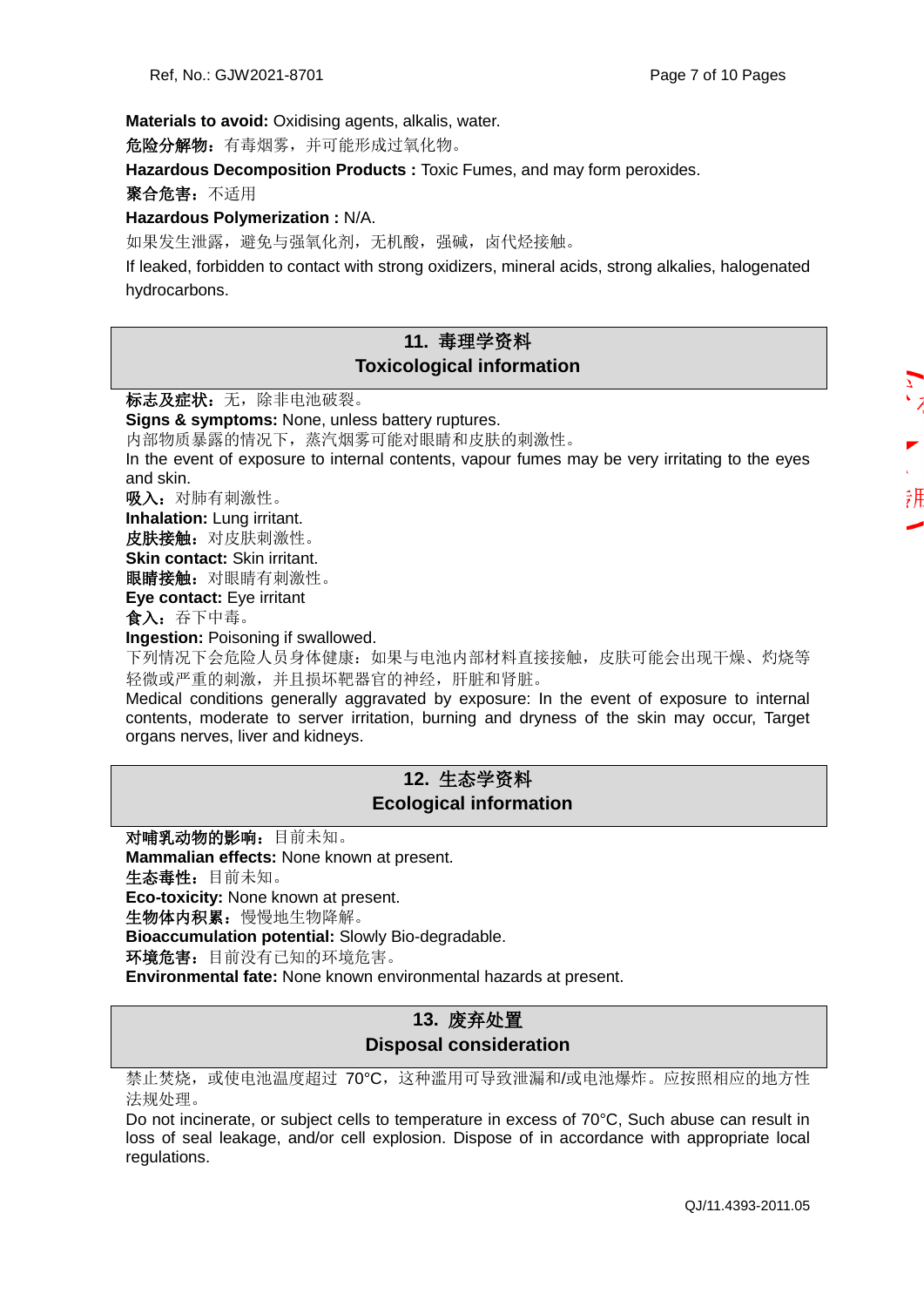## **14.** 运输信息 **Transport information**

运输标签: 锂电池标记, 第 9 类锂电池危险品标签, 仅限货机标签 **Label for conveyance:** Lithium Battery Mark, class 9 lithium battery hazard label, Cargo Aircraft Only Label **UN** 编号:UN3480 **UN Number:** UN3480 包装等级:不适用 **Packaging Group**: N/A **EmS** 编号:F-A ,S-I **EmS No:** F-A ,S-I 海洋污染物: 无 **Marine pollutant:** No 正确的装运名称: 锂离子电池(包括锂离子聚合物电池) **Proper Shipping name:** Lithium-ion batteries (Including lithium-ion polymer batteries) 危害分类: 货物符合 IATA 第 63 版《危险品规则》包装说明 965 第 IB 节规定 (2022 年版), 《国际海运危险货物规则》特殊规定 188 (Amdt. 40-20) (2020 年版), 包括通过 UN38.3 测试

手册要求。

**Hazard Classification:** The goods are complied with the requirements of Section IB of Packing Instructions 965 of 63rd DGR Manual of IATA (2022 edition), Special provision 188 of IMDG CODE (Amdt.  $40-20$ ) (2020 Edition), including the passing of the UN38.3 test.

## **15.** 法规信息 **Regulation information**

QJ/11.4393-2011.05 法律信息 Law information 《危险品规则》 《Dangerous Goods Regulations》 《对危险货物运输的有关规定的建议》 《Recommendations on the Transport of Dangerous Goods Model Regulations》 《国际海运危险货物规则》 《International Maritime Dangerous Goods》 《危险货物品名表》 《List of dangerous goods》 《欧洲道路危险货物国际运输协议》 《European Agreement concerning the International Carriage of Dangerous Goods by Road》 《危险品安全运输技术指令》 《Technical Instructions for the Safe Transport of Dangerous Goods》 《危险货物分类和品名编号》 《Classification and code of dangerous goods》 《职业安全卫生法》 《Occupational Safety and Health Act》(OSHA) 《有毒物质控制法》 《Toxic Substance Control Act》(TSCA) 《消费产品安全法》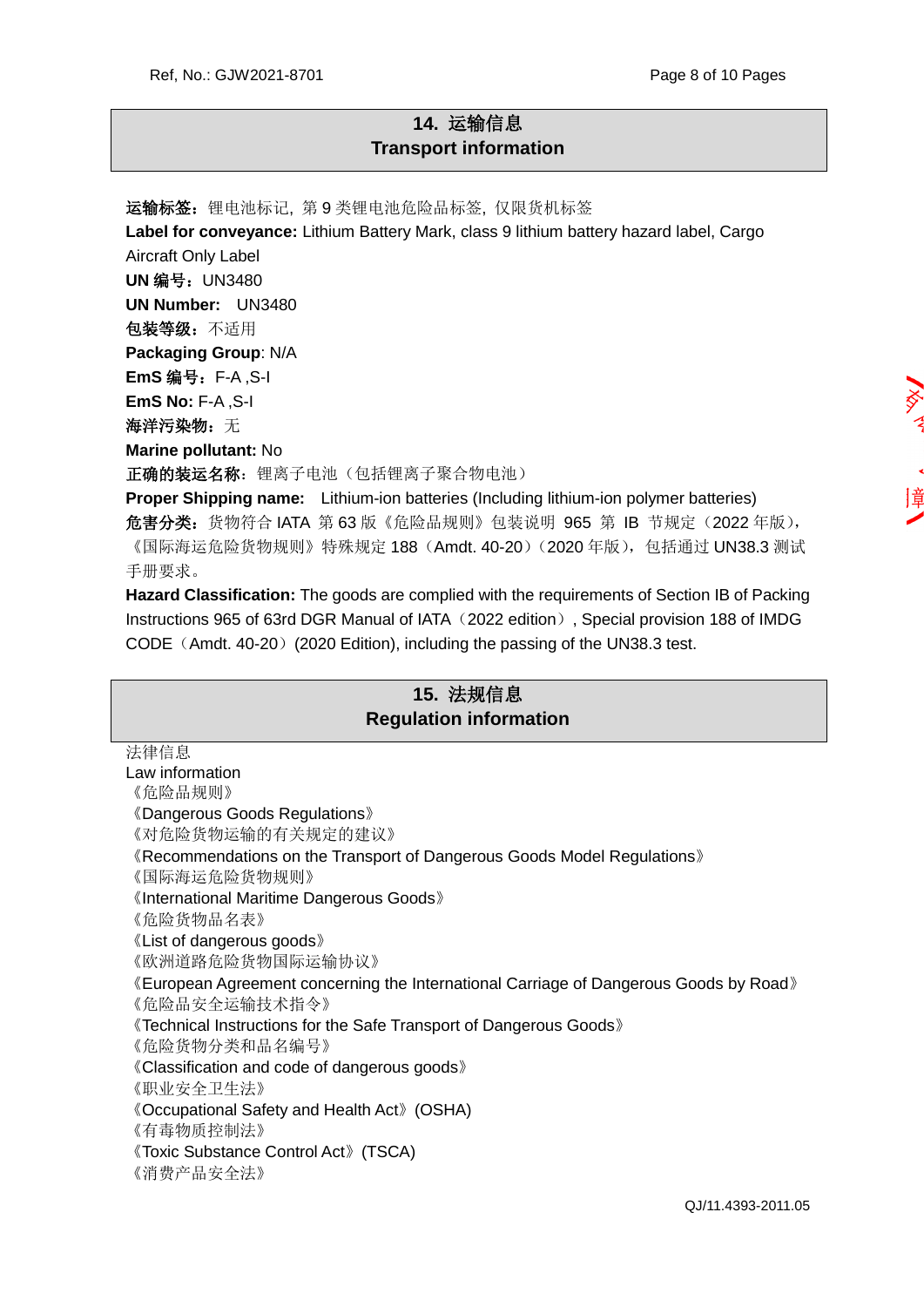QJ/11.4393-2011.05

《Consumer Product Safety Act》(CPSA) 《联邦环境污染控制法》 《Federal Environmental Pollution Control Act》(FEPCA) 《石油污染法案》 《The Oil Pollution Act》(OPA) 《超级基金修正案和再授权法案Ⅲ(302/311/312/313)》 《Superfund Amendments and Reauthorization Act TitleⅢ (302/311/312/313)》(SARA)

《资源保护及恢复法案》 《Resource Conservation and Recovery Act》(RCRA) 《安全饮用水法》 《Safety Drinking Water Act》(CWA) 《加州 65 提案》 《California Proposition 65》 《美国联邦法规》 《Code of Federal Regulations》(CFR) 根据所有联邦、州和地方法律。 In accordance with all Federal, State and local laws.

## **16.** 其他信息 **Other information**

本文件仅对由委托方惠州市蓝微电子有限公司提供的,并由惠州市蓝微电子有限公司生产的电池 (RVBAT85002)有效。该电池的成分信息由委托方提供并承诺其完整性和准确性。用户应仔细 阅读此文件,并按照正确的方法使用电池,如因电池使用不当造成的损害或损失,威凯检测技术 有限公司(CVC)不承担任何责任。

This file is only effective to the batteries (RVBAT85002) provided by commissioner Huizhou Blueway Electronic Co., Ltd., which manufactured by Huizhou Blueway Electronic Co., Ltd.. The commissioner provides the composition information of batteries, and promises its integrity and accuracy. Users should read this file carefully, and use the batteries in correct method. Vkan Certification & Testing Co., Ltd. (CVC) doesn't assume responsibility for any damage or loss because of misuse of batteries.